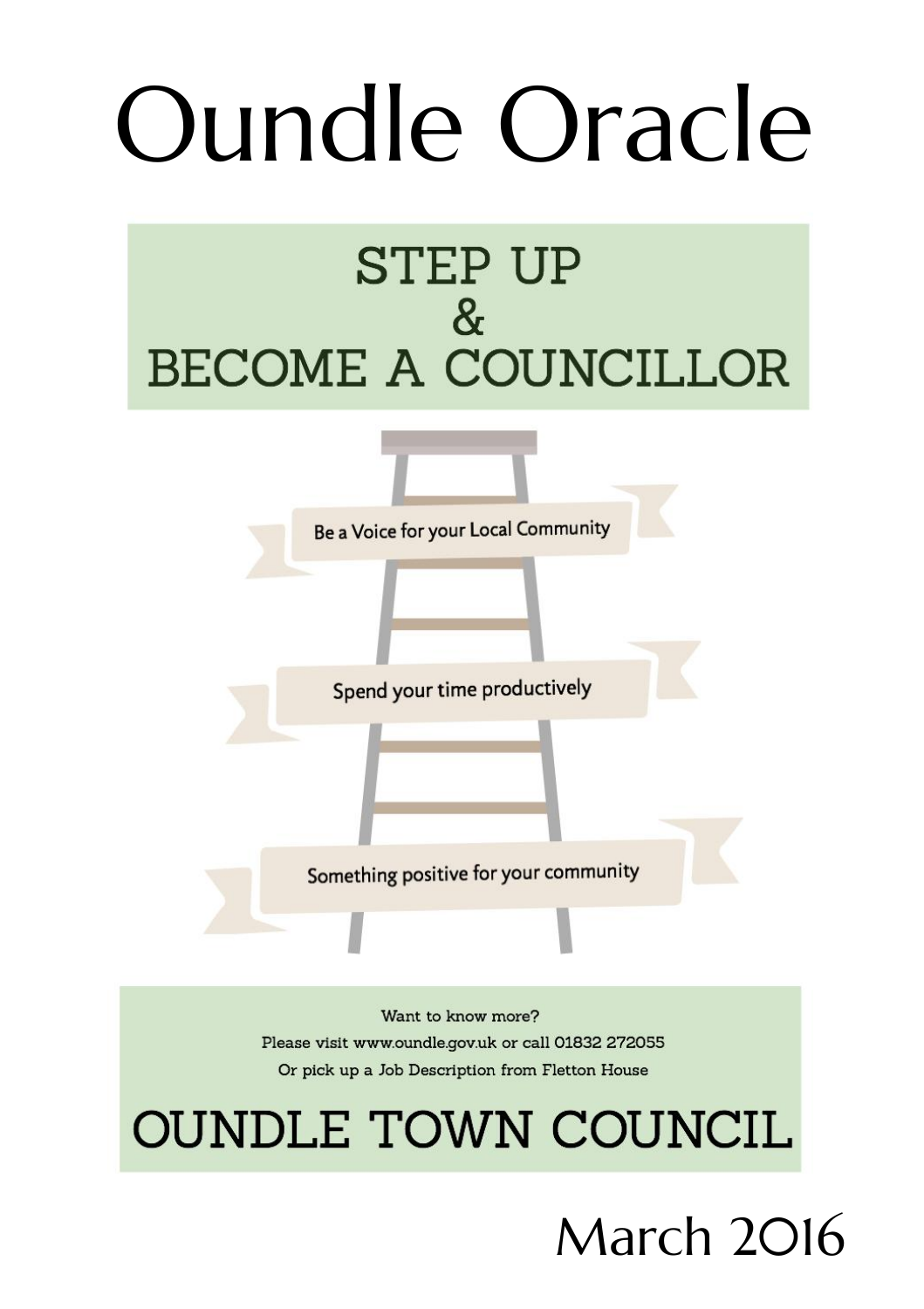### Oundle Town Council Elections

There are currently nine vacancies for town councillors at Oundle Town Council. An election will be held in May to fill these vacancies. Have you considered becoming a town councillor?

To find out more join us for information on Monday 21 March at the Queen Victoria Hall, from 7pm – 10pm. Find out what we do, how you can contribute by becoming a Councillor, what you have to do and when.

| <b>INVY LIVUIUII DUIVU</b>                          |                   |
|-----------------------------------------------------|-------------------|
| Close of Nominations                                | 4pm, 7 April      |
| Last day to register to vote                        | 18 April          |
| Last day for receipt of postal<br>vote applications | 5pm, 19 April     |
| Polling open                                        | 7am-10pm<br>5 May |

Key Election Dates

## Annual Town Meeting

Your Annual Town Meeting is held every year – this is a statutory event that the town council has to run. The council will provide information on the activities of the past year. District and Town Councillors will be there to listen and answer questions you may have about local Oundle issues.

People in positions significant to the community are also invited to make presentations and listen to concerns, such as police representatives, county councillors and heads of local schools.

This is YOUR meeting. Please submit your questions to Oundle Town Council.

.

**Thursday 26th May 2016**

**Queen Victoria Hall 7.30pm**

**Tea and Coffee from 7.00pm**

**For further information and to submit and questions or agenda items, please contact Oundle Town Council on 272055, or email admin@oundle.gov.uk**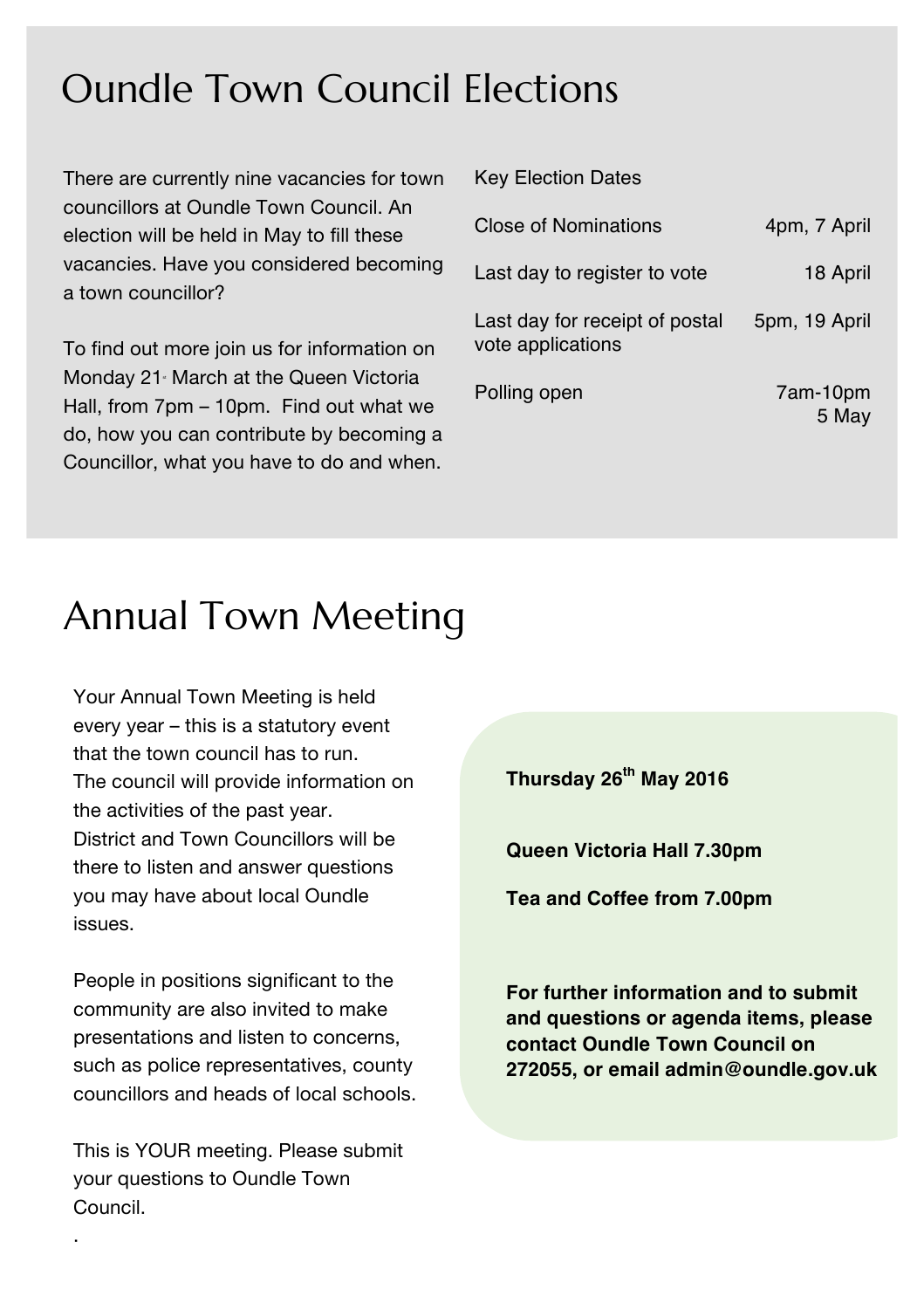## **Business start-up programme** to **run in Oundle**

Are the pieces in place in **your start-up jigsaw?**



If you've ever thought about starting your own business you'll know that there are lots of things to consider. A business start-up programme will run in Oundle for 8 consecutive weeks from Tuesday  $5<sup>th</sup>$  April. The aim is to provide people who are on the point of starting their own business with a safe environment in which to test and develop their ideas.

The two hour evening sessions will have three components: a speaker on a business topic, a case study led by a local business person and time to discuss and develop a Business Plan. Topics range from working with your bank and HMRC to getting the most out of social media and managing paperwork.

The programme has been developed by Transition Oundle and will cost  $£40$ . Application forms to join the programme are available from www.transitionoundle.org.uk/ or Oundle Library. (The programme is supported by the East Northamptonshire Council.)

#### Christians Together in Oundle

Did you know that members of all the Christian church groups in Oundle meet regularly to discuss aspects of the life of the town and community? Have you been to Carols in the Market Place on Christmas Eve, or received a churches Christmas or Easter card? Perhaps your children have been to the Chattabox Holiday Club, held each summer, or dropped into West Porch Café in St Peter's on a Wednesday afternoon? The members of the Christian communities working together have initiated these and many other events.

**Christians Together in Oundle** would like to hear from you if there are other areas of town or community life that you feel they should address. Or perhaps there are issues of global concern – such as the current refugee crisis – that you are passionate about, and would like some action taken. Perhaps you too would like to get involved or to know more. If so, do contact CTO with your ideas or questions via stpetersoundle@yahoo.co.uk (tel: 01832 275675) or office@oundlebaptist.org.uk (tel: 01832 770010).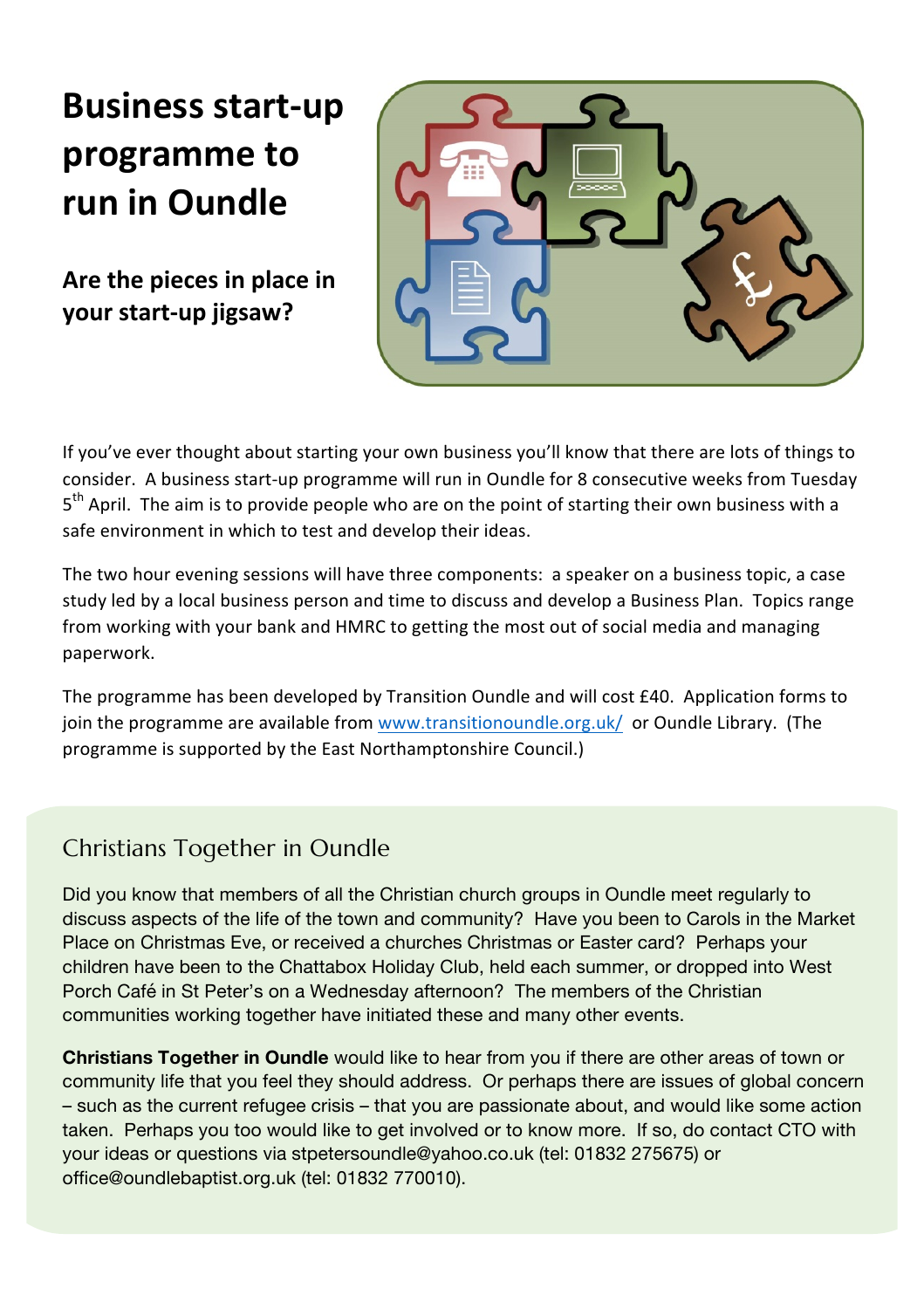# Oundle Fairtrade Fortnight

Events to raise awareness of Fairtrade will take place throughout Oundle from  $29<sup>th</sup>$ February to 13<sup>th</sup> March. During Fairtrade Fortnight, Oundle Primary School will be having lessons about Fairtrade producing Art Work for the Library and having a Fairtrade Break.

| <b>Fairtrade Fortnight Events diary</b>                                                                                                                              |                                                    |
|----------------------------------------------------------------------------------------------------------------------------------------------------------------------|----------------------------------------------------|
| <b>Fairtrade Breakfasts and Coffee Breaks</b><br>including BrewBabu Fair Trade Breakfast<br>Specials                                                                 | 29 <sup>th</sup> February - 13 <sup>th</sup> March |
| <b>Oundle Golf Club breakfast</b>                                                                                                                                    | Mon 29 Feb, 9am                                    |
| Library Fairtrade Rhyme Time                                                                                                                                         | Tue 1 March, 9.15am -<br>10am                      |
| Library: Fair Break, organised by the Friends of<br>Oundle Library (with Oundle Primary School<br>displays and Tradecraft stall)                                     | Thu 3 March, $2pm - 4pm$                           |
| Oundle Baptist Church Men's breakfast at<br>Number 1 St Osyth's Lane                                                                                                 | Sat 5 March, 8.30am                                |
| St Peter's Church Fairtrade Breakfast                                                                                                                                | Sat 5 March, 9am - 11am                            |
| Fairtrade Breakfast at The Coffee Tavern. 10%<br>of the takings on these days will be donated to<br>Oundle Primary School for educating children<br>about Fair Trade | Tue 8 March & Wed 9 March                          |
| Italian themed breakfast at Dexters                                                                                                                                  | Tue 8 March 9am - 12 noon                          |
| Lindum Nursery French/English Theme                                                                                                                                  | Thu 10 March                                       |
| <b>Oundle Town Council Banana themed Breakfast</b><br>at The Hub, Fletton House                                                                                      | Fri 11 March                                       |
| Methodist Church Fairtrade coffee and cakes                                                                                                                          | Sat 12 March                                       |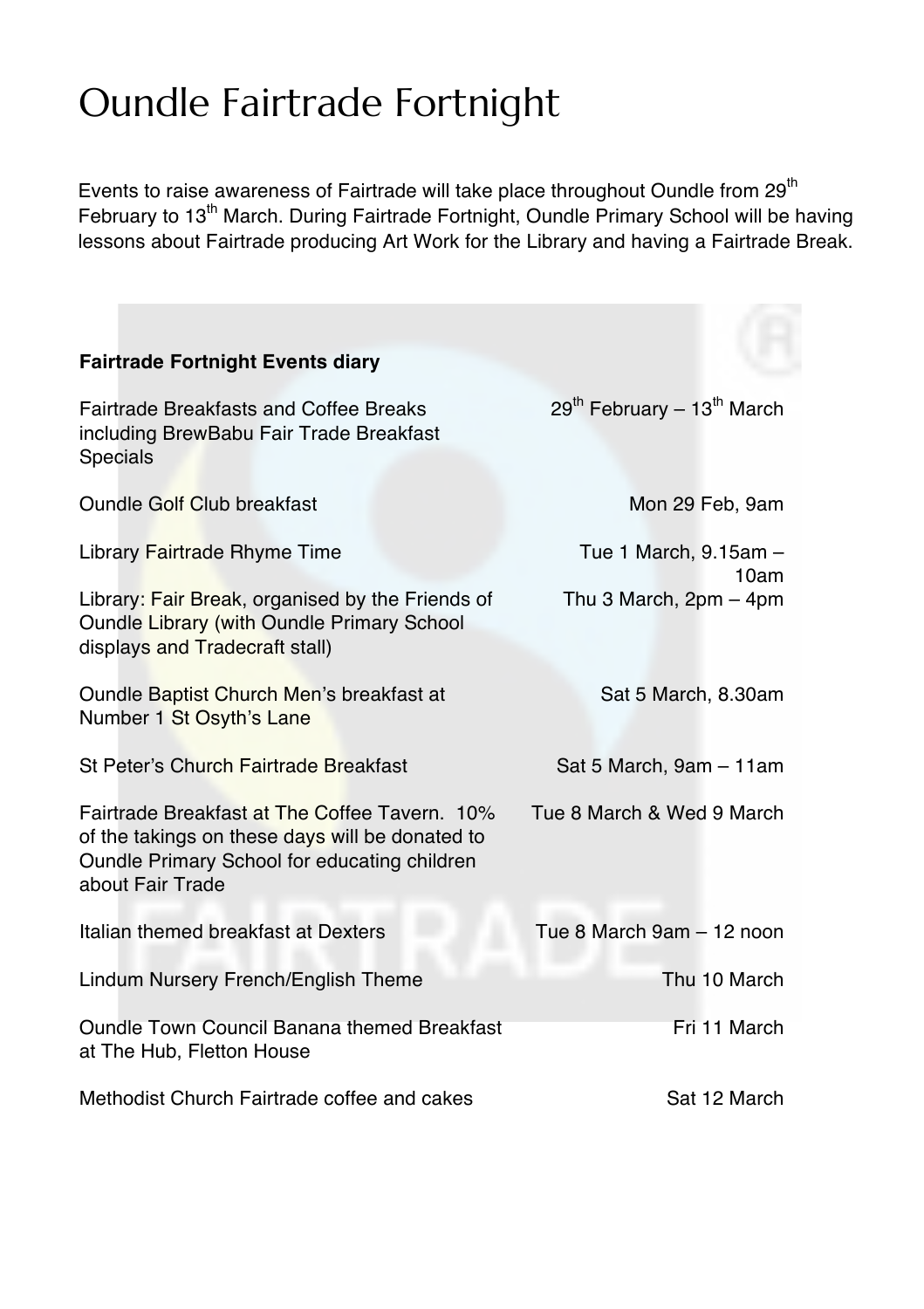# Events Diary

| March                                                 |                                                                                                                                                                                                                                                                                                                   |
|-------------------------------------------------------|-------------------------------------------------------------------------------------------------------------------------------------------------------------------------------------------------------------------------------------------------------------------------------------------------------------------|
| 29 Feb to 13 March                                    | Fair trade Fortnight                                                                                                                                                                                                                                                                                              |
| Friday 18 March                                       | Auditions to take part in the Oundle Royal Variety Show to<br>celebrate HM The Queen's 90 <sup>th</sup> birthday                                                                                                                                                                                                  |
| April                                                 |                                                                                                                                                                                                                                                                                                                   |
| 1 April                                               | Opera at Fletton House, 7pm for 7.30pm start<br>£25 including a cheese table and pudding and the delightful<br>appearance of Maureen Braithwaite and Alec Hone                                                                                                                                                    |
| $13 - 16$ April                                       | Oundle Festival of Music and Drama<br>Programme at www.ofmd.org.uk                                                                                                                                                                                                                                                |
| Sat 16 April                                          | Italian Market, Oundle Market Place                                                                                                                                                                                                                                                                               |
| Sat 16 April                                          | The Oundle Charity Ball in aid of Supershoes Children's Cancer<br>Charity, Oundle Great Hall, 7pm to late.<br>£40 to include a sparkling reception whilst listening to the<br>beautiful music of Nick Penny and his harp, followed by a 3<br>course meal. Then onto dancing to the amazing Claire Barker<br>Band. |
| Tue 19 April                                          | Cake decorating competition, Queen Victoria Hall, 10am to 2pm                                                                                                                                                                                                                                                     |
| HM The Queen's 90 <sup>th</sup> Birthday celebrations |                                                                                                                                                                                                                                                                                                                   |
| Thu 21 April                                          | Wear a Hat Day<br>If you are coming to Oundle to work, school or visit, please wear<br>a hat to celebrate HM The Queen's birthday                                                                                                                                                                                 |
|                                                       | The Hub at Fletton House are offering special afternoon teas<br>£10. Please book to avoid disappointment.                                                                                                                                                                                                         |
| Sat 23 April                                          | Corgi Capers Dog Show, Oundle Market Place 11am                                                                                                                                                                                                                                                                   |
|                                                       | The Oundle Royal Variety Show, Queen Victoria Hall, 8pm                                                                                                                                                                                                                                                           |
|                                                       |                                                                                                                                                                                                                                                                                                                   |
| May                                                   |                                                                                                                                                                                                                                                                                                                   |
| 15 May                                                | A Sale from a Suitcase. Outside The Hub, Fletton House,<br>10.30am to 3pm                                                                                                                                                                                                                                         |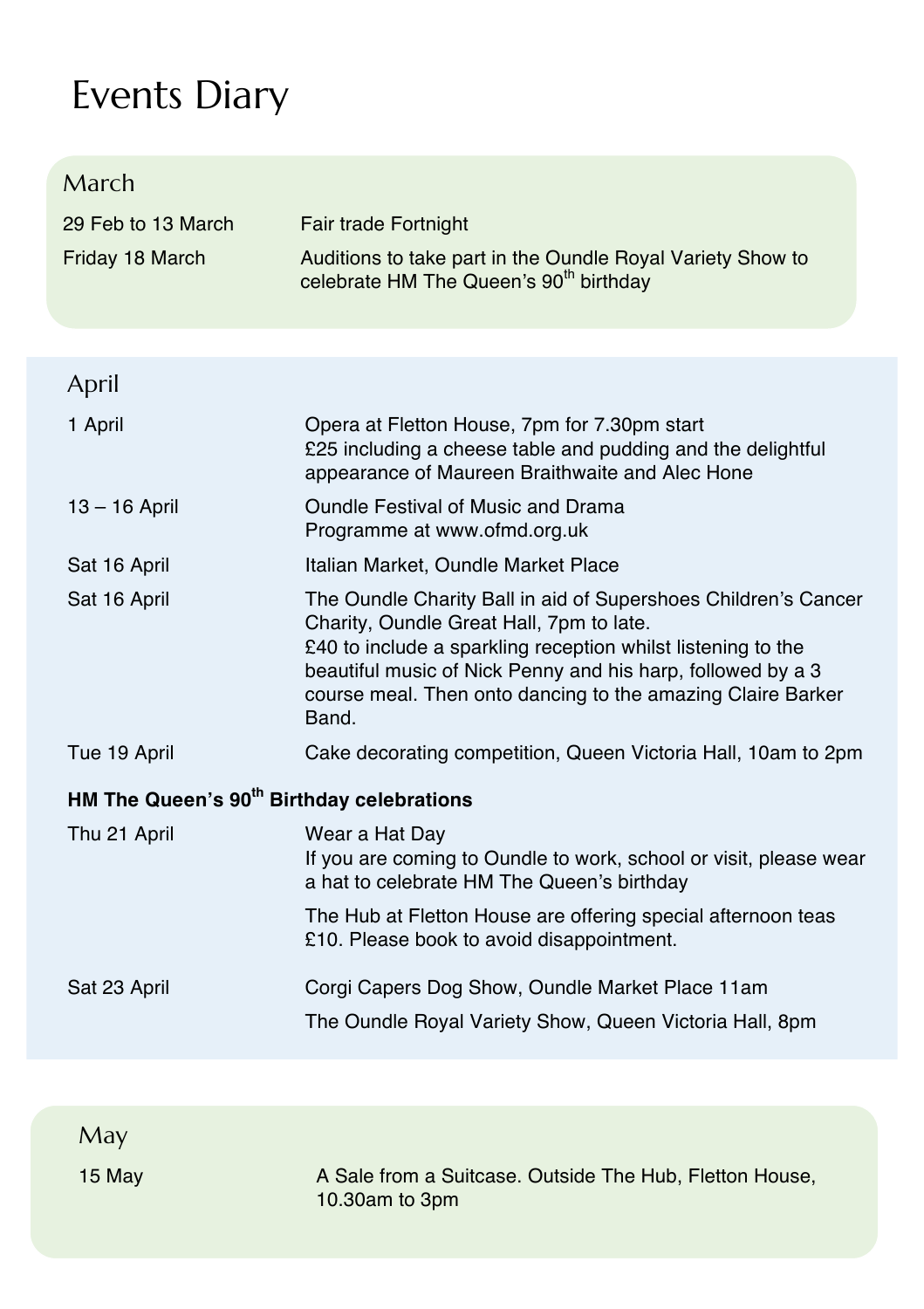# SAVE OUNDLE'S PLAYING FIELDS



Oundle Primary School Playing Field, Cotterstock Rd



Fletton Field, Oundle Primary School, Glapthorn Rd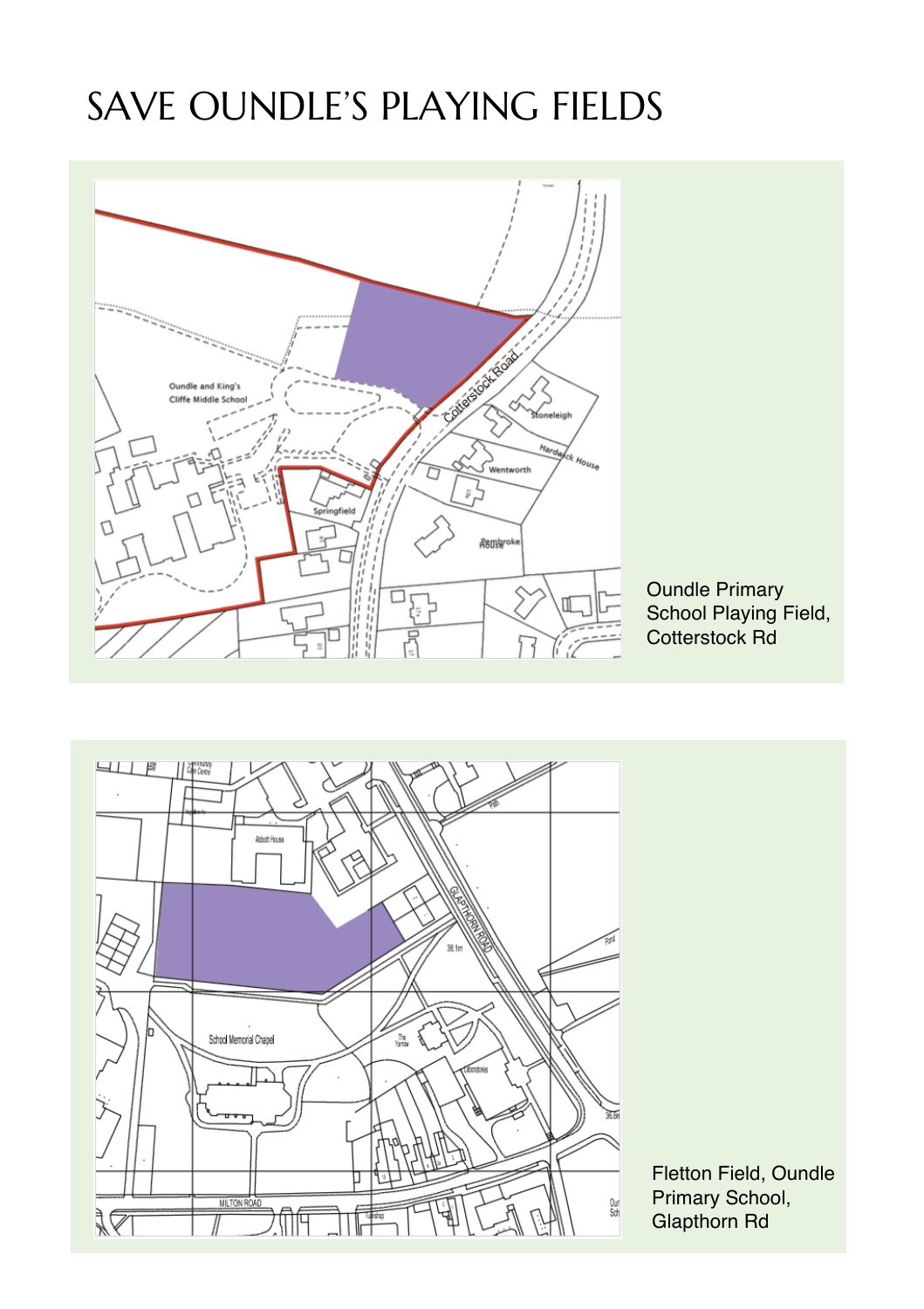Northamptonshire County Council (NCC) is proposing to sell part of Oundle Primary School's playing field at Cotterstock Road and Fletton Field on Glapthorn Road. The sale of these fields would reduce Oundle's amount of green space under community use by approximately 50%.

Before disposal of school playing fields can proceed, NCC must obtain consent from the Secretary of State for Education. They have employed Atkins to submit a "Section 77 application" and as part of this process Atkins is currently carrying out a consultation allowing you to have your say.

#### To save these fields send your objections to: Email: section77@atkinsglobal.com By Post: Section 77 Public Consultation, Atkins Ltd, The Axis (6 West), 10 Holiday Street, Birmingham, B1 1TF.

#### **Points for consideration:**

- **Insufficient Green Space**  Oundle already has 10 times less accessible green space than Raunds, 5 times less than Burton Latimer.
- **Community Groups Displaced** Both fields provide valuable outdoor space for community groups. For example, Oundle Junior Football Club use the field on Cotterstock Road and Fletton Field is a vital resource and used regularly by Oundle Pre-School and Oundle PHAB.
- **Both Fields are Irreplaceable**

The two fields serve our community in very different ways, Cotterstock Rd field as a school and sporting facility, Fletton Field as an accessible community green space – this has been recognised in Oundle Town Council's application for Town/Village Green status.

• **Oundle's Current Town Plans** 

Neither sites appear in any Town / District Plans for housing and Oundle has already met its required housing quota.

- **Oundle's Monetary Contribution**  NCC has already been in receipt of nearly £2m from the sale of assets in Oundle in the past 24 months.
- **Other Sources of Funding have NOT Been Exhausted**

Despite initial assurances that funding was in place for local educational changes, NCC claim that these sales are essential. However Oundle Recreation and Green Spaces Group have been working with our local MP Tom Pursglove to secure central government funding to assist these changes. This work is still ongoing.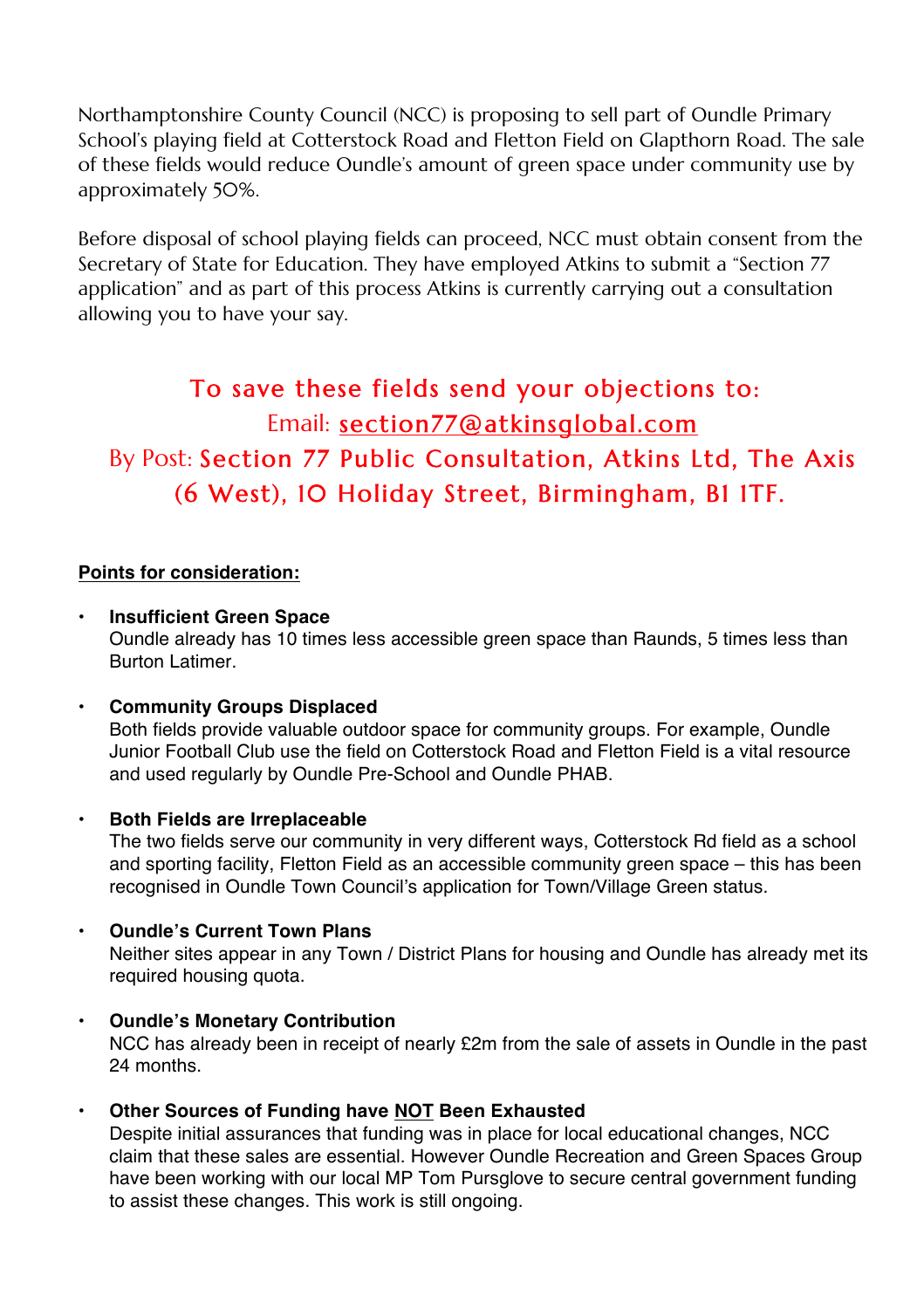# Oundle Festival of Music & Drama 2016



A competitive Festival has taken place in Oundle in the spring since 1909, except during WW1 and WW2. Over the years there have been many changes, including the Festival name. The biggest change this year was the introduction of an on line entry system, a development helped by an Oundle Town Council Community Support Grant. We were delighted that just over 70% of entries were made on line in this first year. As with anything new there were a few hiccups, but the system should make things easier for the next generation of organisers. If you want to join the team of volunteers contact **info@ofmd.org.uk** or ring 273191. Primary school choirs have always participated, but now it is not just Oundle and the surrounding villages but schools from Uppingham, Stamford, Bourne, Kettering and Peterborough too. You can hear instrumentalists and vocalists, poetry and prose reading, barbershop choirs.

#### To find out more check out **www.ofmd.org.uk**.

Programmes will be on sale from March 14th at Oundle Bookshop.

The Saturday Concert on 16 April, 7-9pm, at St. Peter's Church will feature selected performers, both young and old, from the four days of the Festival and celebrate their achievements. Oundle Young Singer 2016 and the recipients of the Oundle Town Council prizes for Speech and Drama will feature in the line up. The competition for Oundle Young Musician of the Year takes place during the concert. You can experience great music making and hear the successor to Ellen Porter, 2014, and Reuben Goldmark, 2015. Concert Tickets £6 (£2 child) from Oundle Box Office.

#### **Gwen Radcliffe Vice Chairman**

#### **Timetable**

| Wed April 13th | <b>Great Hall</b>       | $09:15 - 21:00$ , Pianos              |
|----------------|-------------------------|---------------------------------------|
|                | <b>OVH</b>              | $09:15 - 16:30$ , Speech              |
| Thu April 14th | <b>Great Hall</b>       | 09:45 - 16:15, Bands, Ensembles       |
|                | <b>OVH</b>              | 09:15 - 16:30, Junior Drama           |
| Fri April 15th | <b>Great Hall</b>       | 09:15 - 16:00, Choirs, Speech         |
|                | <b>OVH</b>              | 09:15 - 12:15, Junior Drama           |
| Sat April 16th | <b>School Chapel</b>    | 09:30 - 17:00, Senior Choirs          |
|                | <b>St Peters Church</b> | 09:45 - 21:00, Senior Vocals, Concert |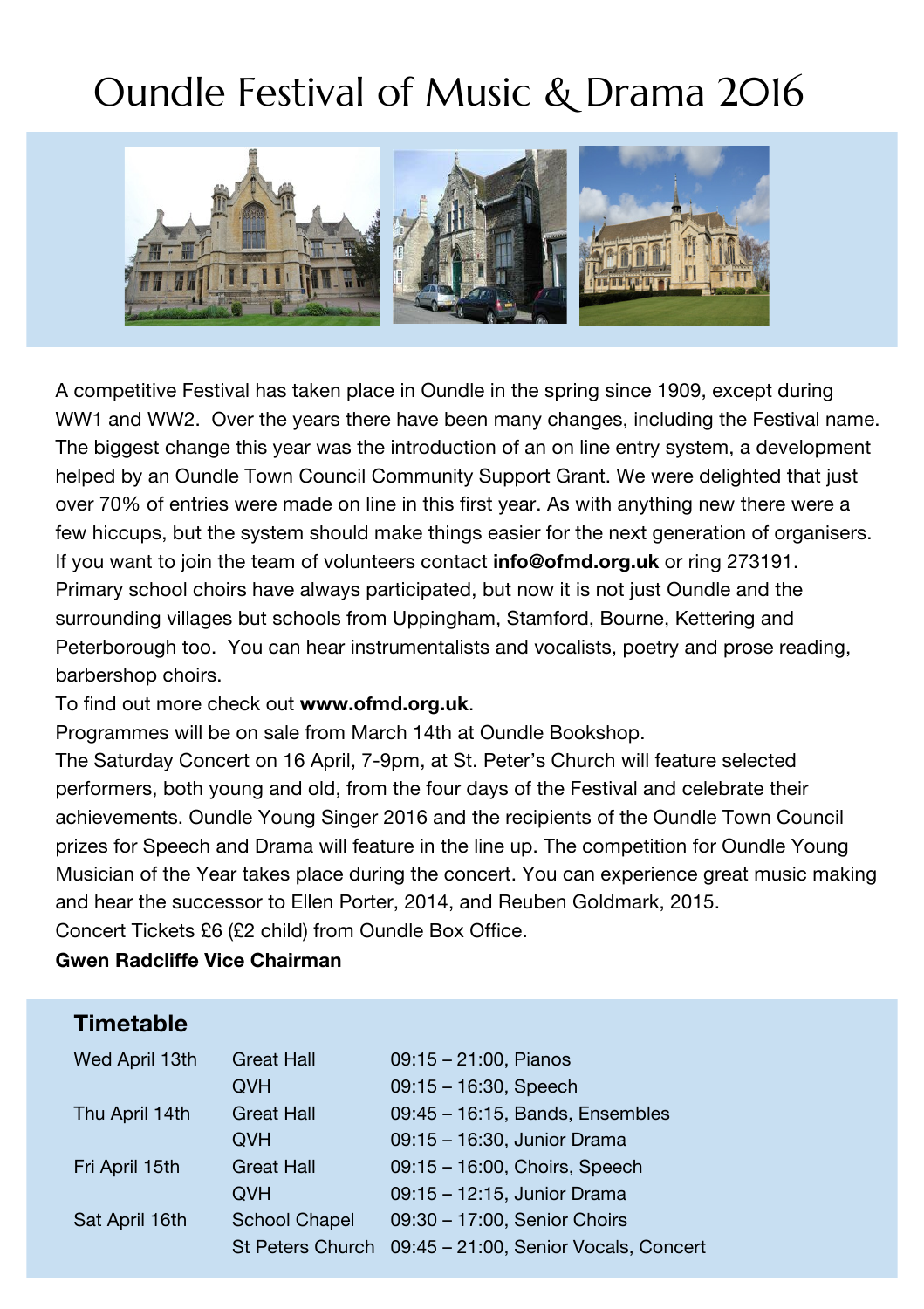# HM The Queen's Birthday



We are holding three events: Cake decorating competition – the theme is "Fit for a Queen" "Canine Capers" – a Fun dog Show



With a finale of

#### **Royal Variety Show**

Saturday 23rd April Queen Victoria Hall 8pm £10 a Ticket. Tickets on sale from the 1st April 01832 272055 Our chosen charities are Cancer Research and the Children's Cancer Charity "Supershoes"

#### **Canine Capers**

#### **Saturday 23 April**

In the Market Place from 11am Registration £1.50p

Six judging categories:

- 
- 2. Most Stately Gait (any breed) 5. Windsor Weave (any breed)
- 1. Corgies only 4. Most handsome dog (any breed)
	-
- 3. Prettiest Bitch (any breed) 6. Fancy Dress (any breed) Theme "Royal"
- 

#### **Fit for a Queen**

Cakes displayed – Tuesday  $19<sup>th</sup>$  April Queen Victoria Hall from 10am Entry £5 – forms available from: The Hub at Fletton House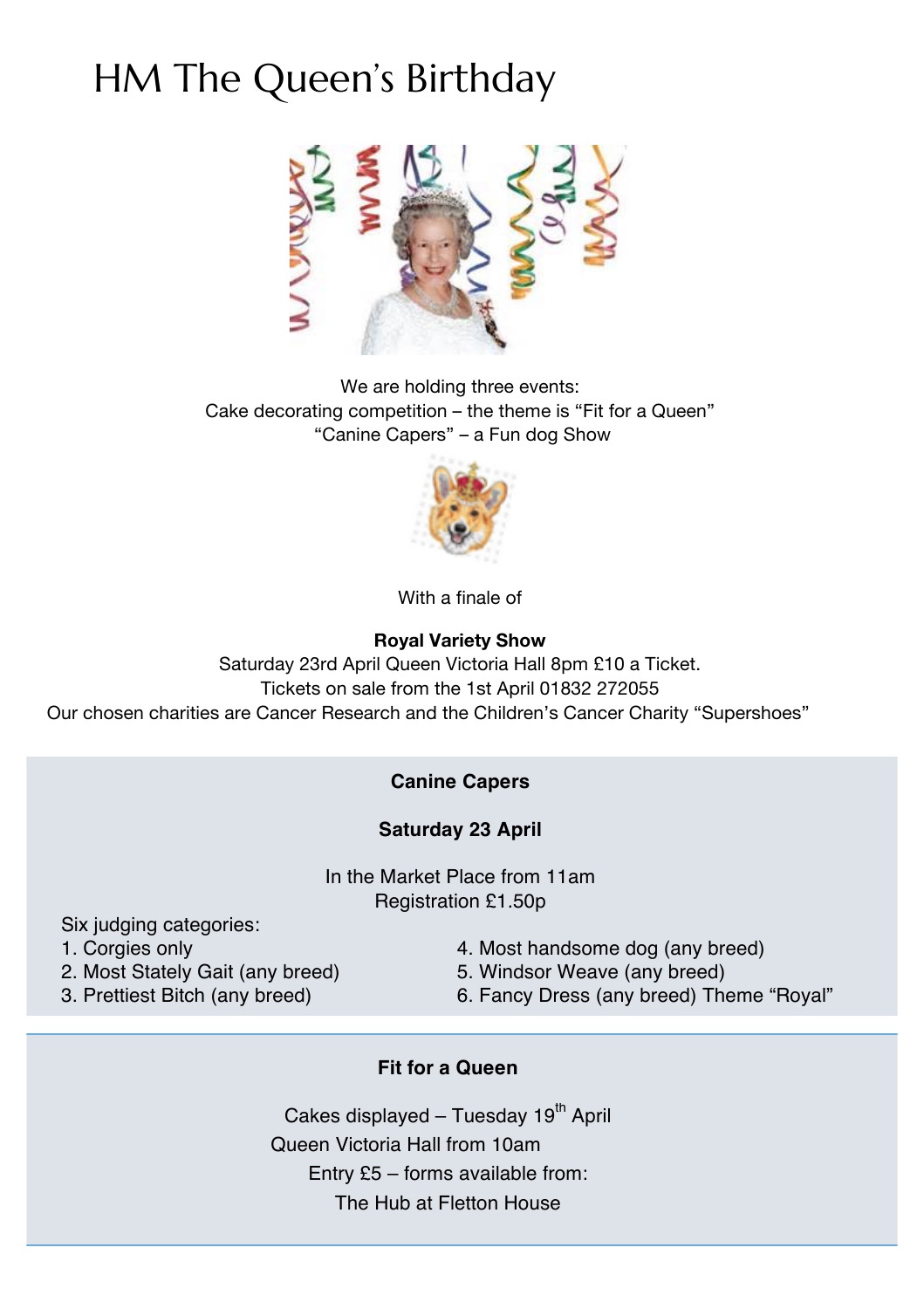# Planning Update

In the Oracle for September 2015, I referred to the town council's objection to and the District Council's subsequent refusal of a retrospective planning application which related to installing solar panels on a roof in the conservation area. The District Council is now taking enforcement action which emphasise the risks that are run by those undertaking work without first seeking planning permission.

Oundle Town Council routinely registers its concerns about retrospective applications although it may not always be appropriate to formally object to them. Where the council does object and where that objection results in a refusal by ENC we will always press the District Council to take appropriate and effective enforcement action.

Amongst many planning applications considered over the last 6 months, the application seeking outline planning permission to develop land to the rear of  $1 - 3$ Glapthorn Road and Abbott House was probably the one that raised most concern. So seriously did we take this that unusually instead of the matter being decided by the planning committee it referred it to full council with a detailed report recommending that the council should object which it did. The primary reasons for this recommendation was our belief that what was sought was contrary to provisions of both the National Planning Policy Framework and the Rural North Oundle and Thrapston Plan.

The council does not accept that the land in question is surplus to the current requirements for open space in Oundle and is supporting the registration of the site as a Village Green because of its historic and continuing importance to the town as a publicly accessible open space and because of the limited availability of such space in the town. In addition the council maintains that any development of this land would have an adverse impact upon both the setting of the Grade 2\* Oundle School Chapel in the Memorial Gardens and Magdalen House.

Councillor David Chapple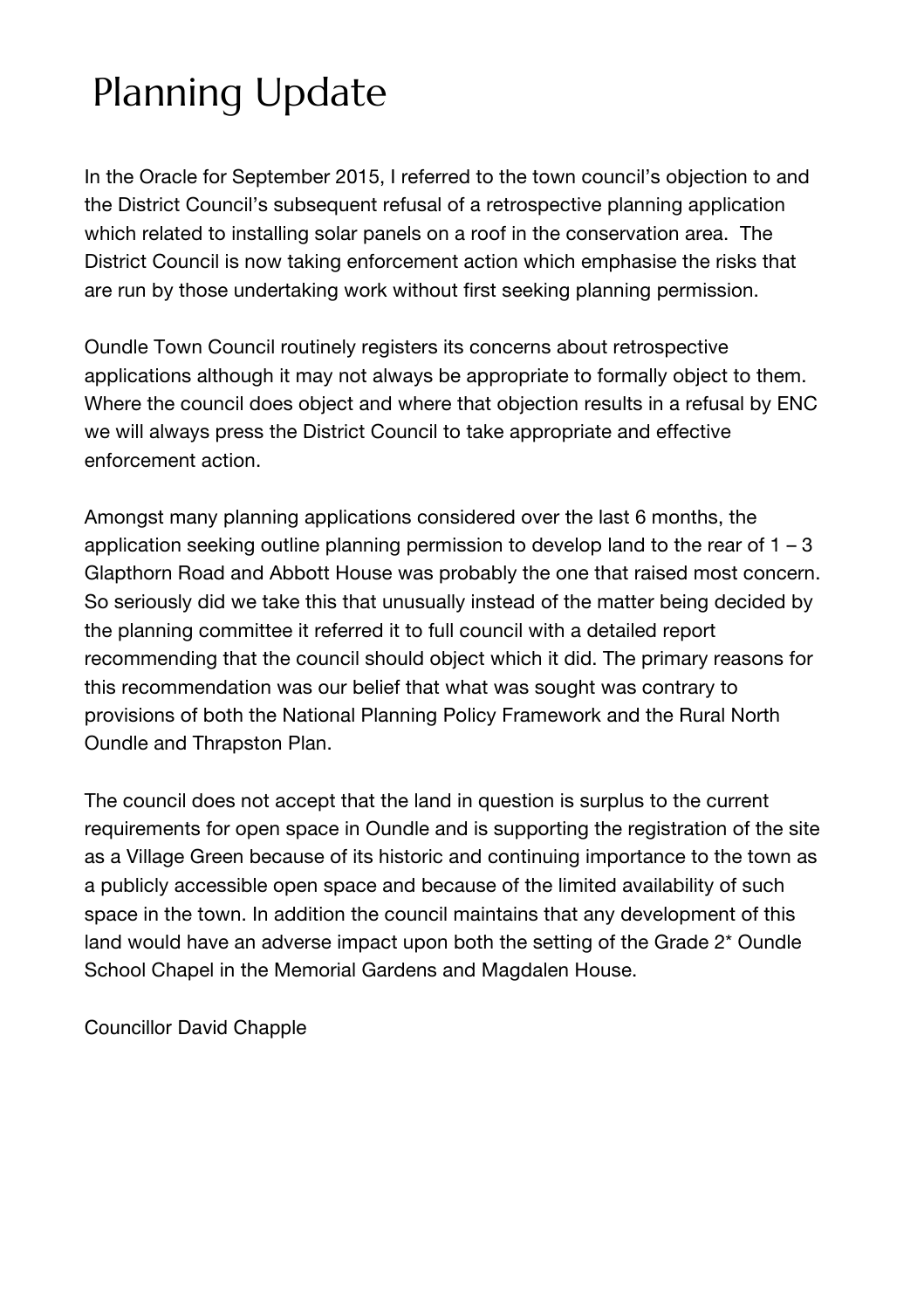# Town Councillors 2015 – 2016

| <b>COUNCILLOR</b>                         | <b>TITLE</b>     | <b>COMMITTEES</b>            | <b>WORKING PARTIES</b> |
|-------------------------------------------|------------------|------------------------------|------------------------|
| <b>David Chapple</b><br>01832 273877      | Head of Planning | Planning<br>Operations       | Neighbourhood Plan     |
| Val Chesser<br>01832 272217               |                  | <b>Estates</b><br>Operations |                        |
| <b>Neville Oakes</b><br>01832 275818      |                  | Planning<br>Operations       |                        |
| <b>Paul Piercy-Hughes</b><br>07742 276451 |                  | <b>Estates</b>               | Neighbourhood Plan     |
| <b>Roy Sparkes</b><br>07904 463707        |                  | Estates                      | Neighbourhood Plan     |

All Oundle Town Councillors are Trustees of the Queen Victoria Hall Charity. The constitutions of several Oundle organisations such as Oundle Museum Trust and CHAT Youth Counselling Agency require Town Council Member. Councillors also volunteer to attend many other groups to maintain links. Profiles of your Town Councillors can be found at www.oundle.gov.uk.

#### THE OUNDLE CHARITY BALL

#### SATURDAY APRIL 16TH

#### THE GREAT HALL, OUNDLE

7PM – MIDNIGHT. TICKETS £40. TABLES OF EIGHT

#### SPARKLING RECEPTION, 3 COURSE DINNER

ENTERTAINMENT FROM NICK PENNY PLAYING HIS BEAUTIFUL HARP

MUSIC & DANCING TO THE AMAZING CLAIRE BARKER BAND

A BLACK TIE EVENT RAISING MONEY FOR THE SUPERSHOES CHILDREN'S

#### CANCER CHARITY

TICKETS AVAILABLE FROM THE HUB AT FETTON HOUSE